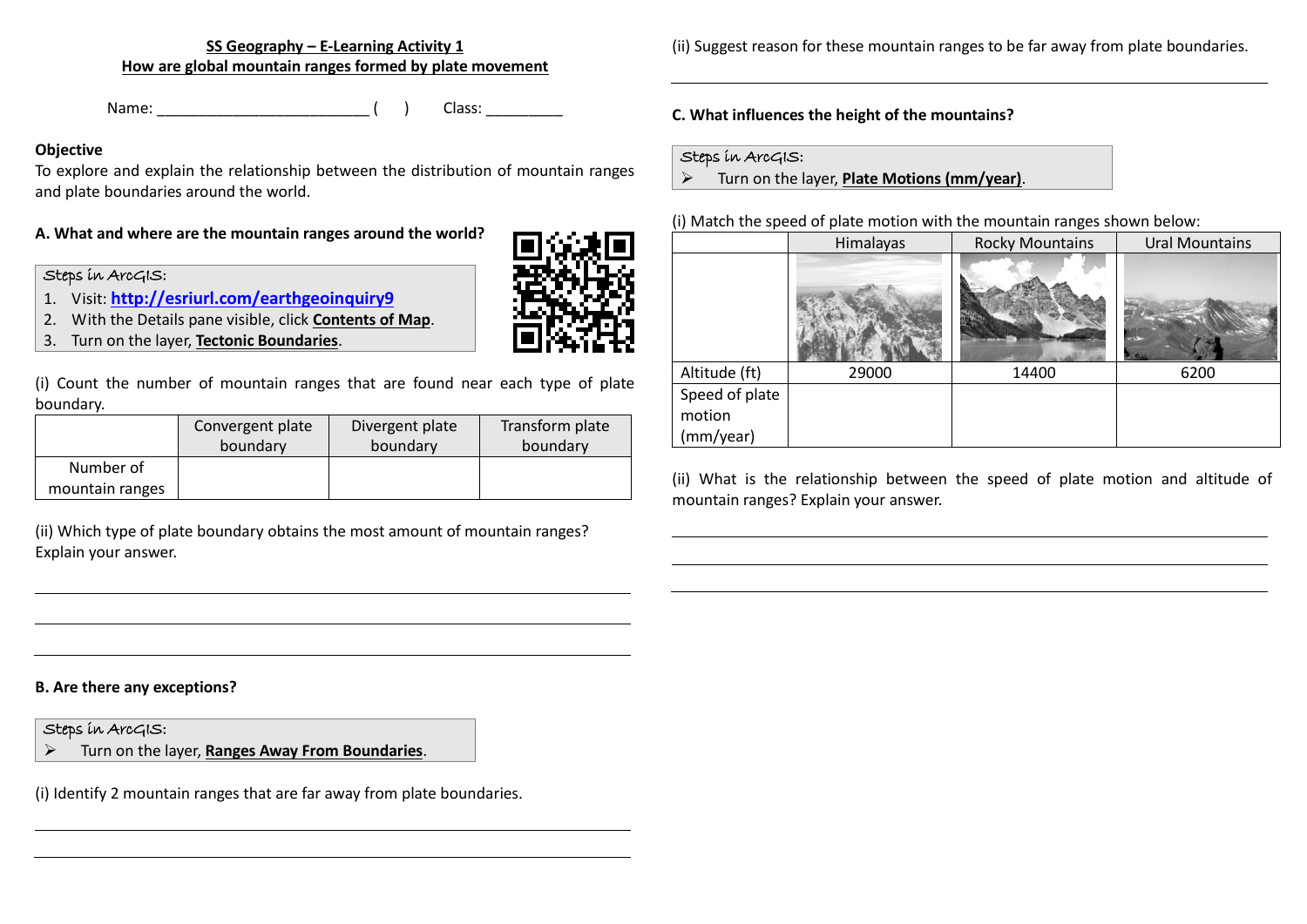**SS Geography – E-Learning Activity 2 Effects of plate boundaries on volcanoes**

Name: Cass: Cass: Cass: Cass: Cass: Cass: Cass: Cass: Cass: Cass: Cass: Cass: Cass: Cass: Cass: Cass: Cass: Cass: Cass: Cass: Cass: Cass: Cass: Cass: Cass: Cass: Cass: Cass: Cass: Cass: Cass: Cass: Cass: Cass: Cass: Cass:

#### **Objectives**

- To contrast the characteristics of the two types of plates
- To observe the relationship between types of volcanoes and the plate boundaries

### **A. How are the earth's two plates different?**

#### Steps in ArcGIS:

- 1. Visit: **<http://esriurl.com/earthgeoinquiry8>**
- 2. Click the pin on the Pacific Coast. Click the image in the pop-up to see more detail.

(i) Contrast the thickness of the oceanic plate and continental plate.

|                  | Oceanic plate | Continental plate |
|------------------|---------------|-------------------|
| Plate name       |               |                   |
| <b>Thickness</b> |               |                   |

(ii) Observe the distribution of volcanos. Deduce which of the above plate subducts beneath another.



- 2. Turn on the **Plate Boundaries** and **Global Volcanoes** layer.
- 3. For question (i):
	- zoom in to the western coast of the USA, click on **Mount Rainier** to the south of Seattle; and
	- zoom in to south eastern part of Hawaii, click on **Mauna Loa**.

#### (i) Complete the following table

|                          | <b>Mount Rainer</b> | Mauna Loa |
|--------------------------|---------------------|-----------|
|                          |                     |           |
| Plate boundary nearby    |                     |           |
| Height/ elevation (m)    |                     |           |
| Frequency of eruption    | Active              |           |
| Shape of volcano         |                     |           |
| <b>Erupted materials</b> |                     |           |

#### Steps in ArcGIS:

➢ Zoom out to reveal a general picture of volcano distribution around the world.

(ii) Which type of plate boundary has the highest number of volcanoes? Why? *(Hint: Refer to the key by clicking the first button on the left under each layer)*

(iii) Which type of plate boundary has the highest number of shield volcanoes? Why?

(iii) Why would one plate subducts beneath another?

**B. What are the relationships between volcano type and the plate boundaries?**

Steps in ArcGIS:

1. Unclick the **Elevation Cross Sections** layer.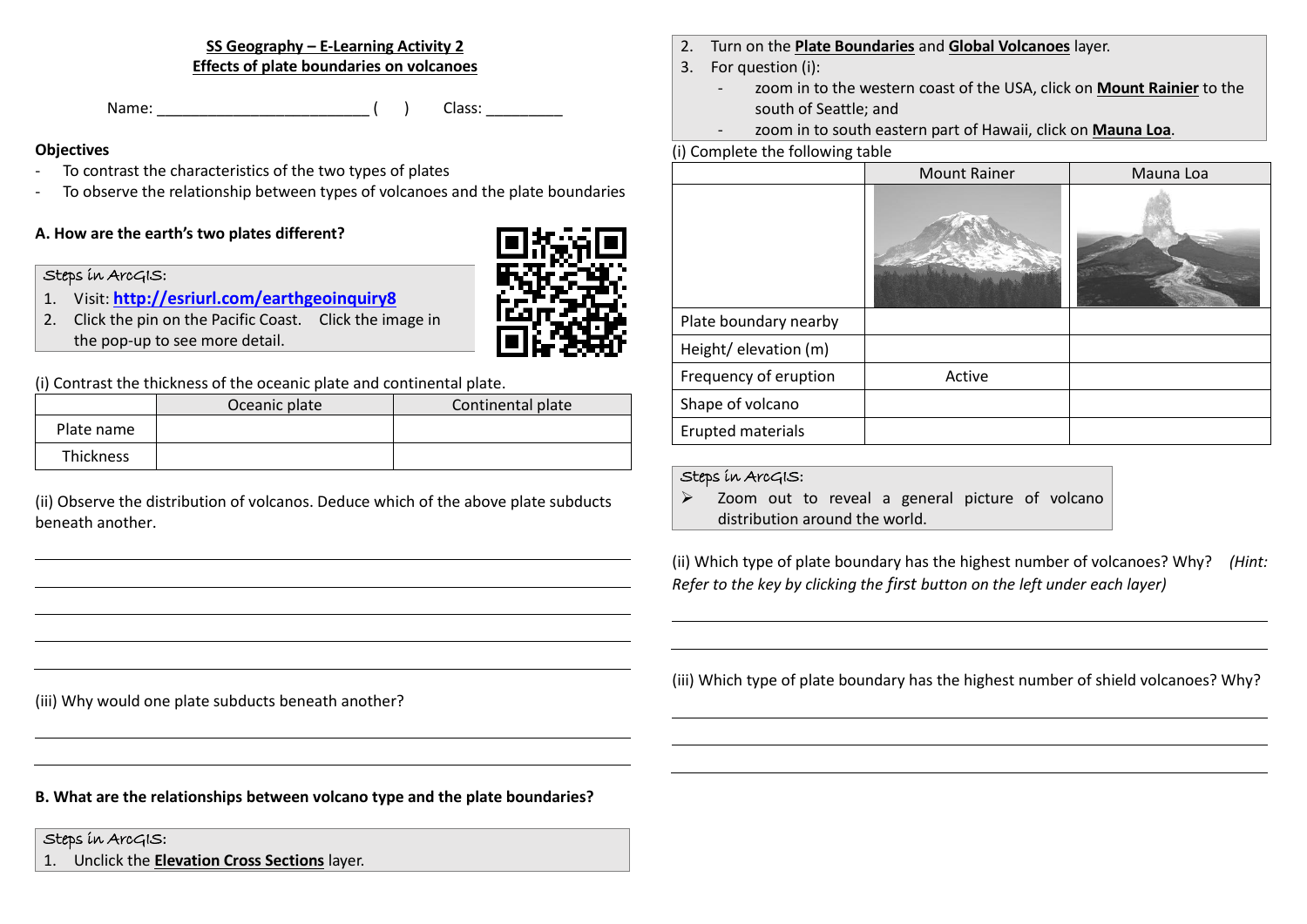**SS Geography – E-Learning Activity 1 How are global mountain ranges formed by plate movement**

Name: The class: the class: the class: the class: the class:  $($ 

#### **Objective**

To explore and explain the relationship between the distribution of mountain ranges and plate boundaries around the world.

### **A. What and where are the mountain ranges around the world?**

### Steps in ArcGIS:

- 4. Visit: **<http://esriurl.com/earthgeoinquiry9>**
- 5. With the Details pane visible, click **Contents of Map**.
- 6. Turn on the layer, **Tectonic Boundaries**.

(i) Count the number of mountain ranges that are found near each type of plate boundary.

|                 | Convergent plate | Divergent plate | Transform plate |
|-----------------|------------------|-----------------|-----------------|
|                 | boundary         | boundary        | boundary        |
| Number of       |                  |                 |                 |
| mountain ranges |                  |                 |                 |

(ii) Which type of plate boundary obtains the most amount of mountain ranges? Explain your answer.

Convergent plate boundary. At convergent plate boundaries, magma currents converge, generating huge compressional force. Large scale folding of crust in parallel to the convergent plate boundaries occur, forming fold mountain ranges.

### **B. Are there any exceptions?**

### Steps in ArcGIS:

➢ Turn on the layer, **Ranges Away From Boundaries**.

(i) Identify 2 mountain ranges that are far away from plate boundaries.

Brazillian Highlands/ Siberian Highlands/ Scandinavian Range/ Appalachian

Mountains/ Urals Mountains

(ii) Suggest reason for these mountain ranges to be far away from plate boundaries. Many of these ranges formed from old plate boundaries that are no longer active.

**C. What influences the height of the mountains?**

### Steps in ArcGIS:

➢ Turn on the layer, **Plate Motions (mm/year)**.

### (i) Match the speed of plate motion with the mountain ranges shown below:

|                                       | Himalayas | <b>Rocky Mountains</b> | <b>Ural Mountains</b> |
|---------------------------------------|-----------|------------------------|-----------------------|
|                                       |           |                        |                       |
| Altitude                              | 29000 ft  | 14400 ft               | 6200 ft               |
| Speed of plate<br>motion<br>(mm/year) | 50        | 25                     | 18                    |

(ii) What is the relationship between the speed of plate motion and height of mountain ranges? Explain your answer.

The faster the plate motion, the higher the mountain ranges.

The higher velocity of converging plate, the higher the energy provided

(compressional force) for mountain formation.